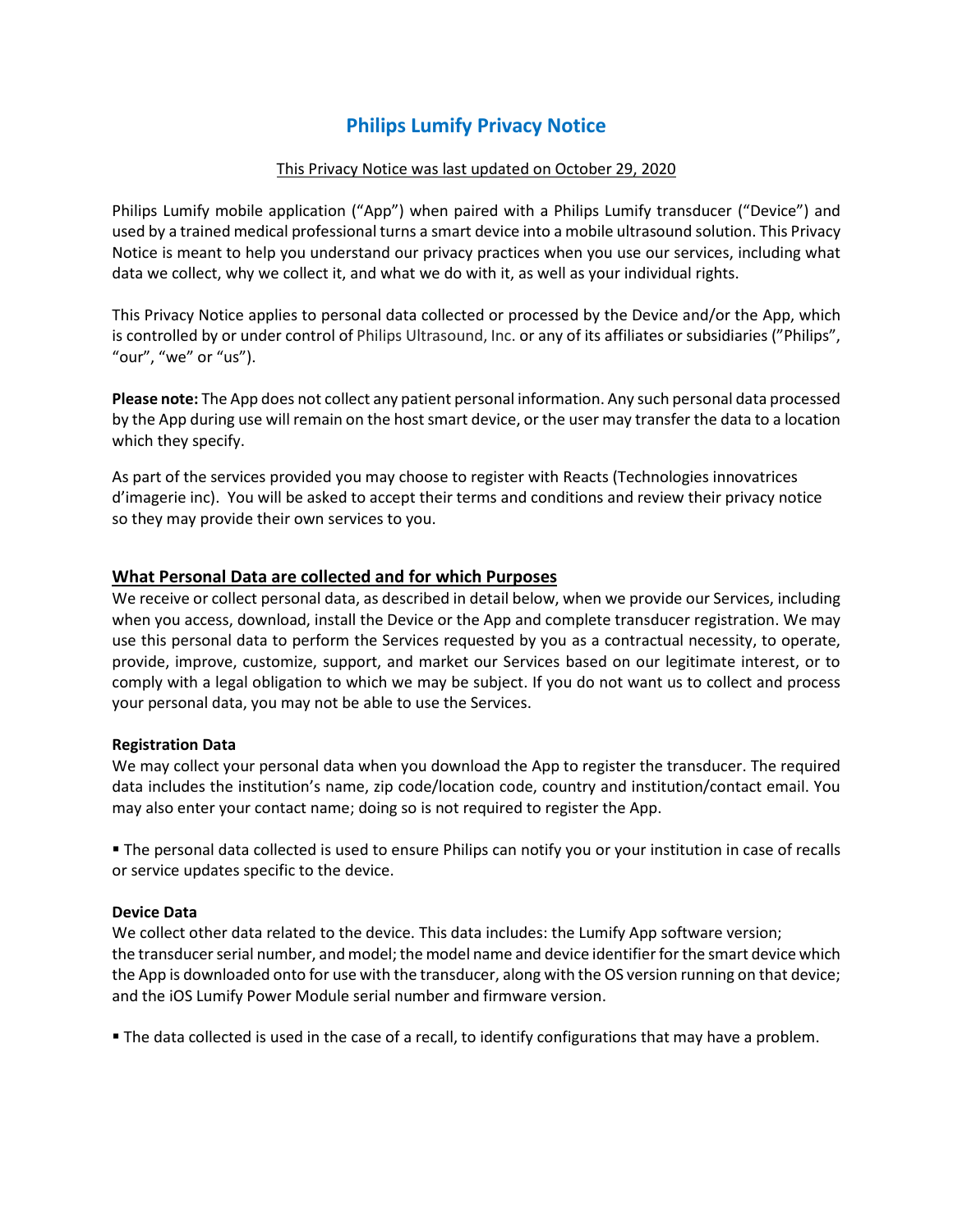#### **Cookies**

We do not use cookies, tags or similar technologies in the App.

#### **Customer support**

You may provide us with information related to your use of our Services, including your interaction with Philips, and how to contact you so we can provide you customer support. We operate and provide our Services, including providing customer support, and improving, fixing, and customizing our Services. We also use your information to respond to you when you contact us.

#### **Marketing**

If you opt-in to receive promotional communications about Philips products, services, events and promotions that may be relevant to you, we may send you marketing and promotional communications via email, phone and other digital channels, such as mobile apps and social media. You may opt-out and unsubscribe from such communications at any time.

## **Permissions**

The App may request your permission to access your phone or sensors (e.g. camera, Wi-Fi, geo-location, or Bluetooth) or other data (e.g. photos, agenda, or contacts) on your mobile device.

 We use such data only when it is needed to provide you the Services and only after you provided your explicit consent.

 Sometimes the permission is a technical precondition of the operating systems of your mobile device. In such case, the App may ask your permission to access such sensors or data, however we will not collect such data, unless when it is required to provide you the App Service and only after you provided consent.

## **With whom are Personal Data shared?**

Philips may disclose your personal data to third party service providers, business partners, or other third parties in accordance with this Privacy Notice and/or applicable law.

## **Service Providers**

We work with third-party service providers to help us operate, provide, improve, understand, customize, support, and market our Services.

We may share your personal data with the following service providers:

## **IT and Cloud Providers**

These service providers deliver the necessary hardware, software, networking, storage, transactional services and/or related technology required to run the App or provide the Services.

Philips requires its service providers to provide an adequate level of protection to your personal data similar to the level that we provide. We require our service providers to process your personal data only in accordance with our instructions and only for the specific purposes mentioned above, to have access to the minimum amount of data they need to deliver a specific service, and to protect the security of your personal data.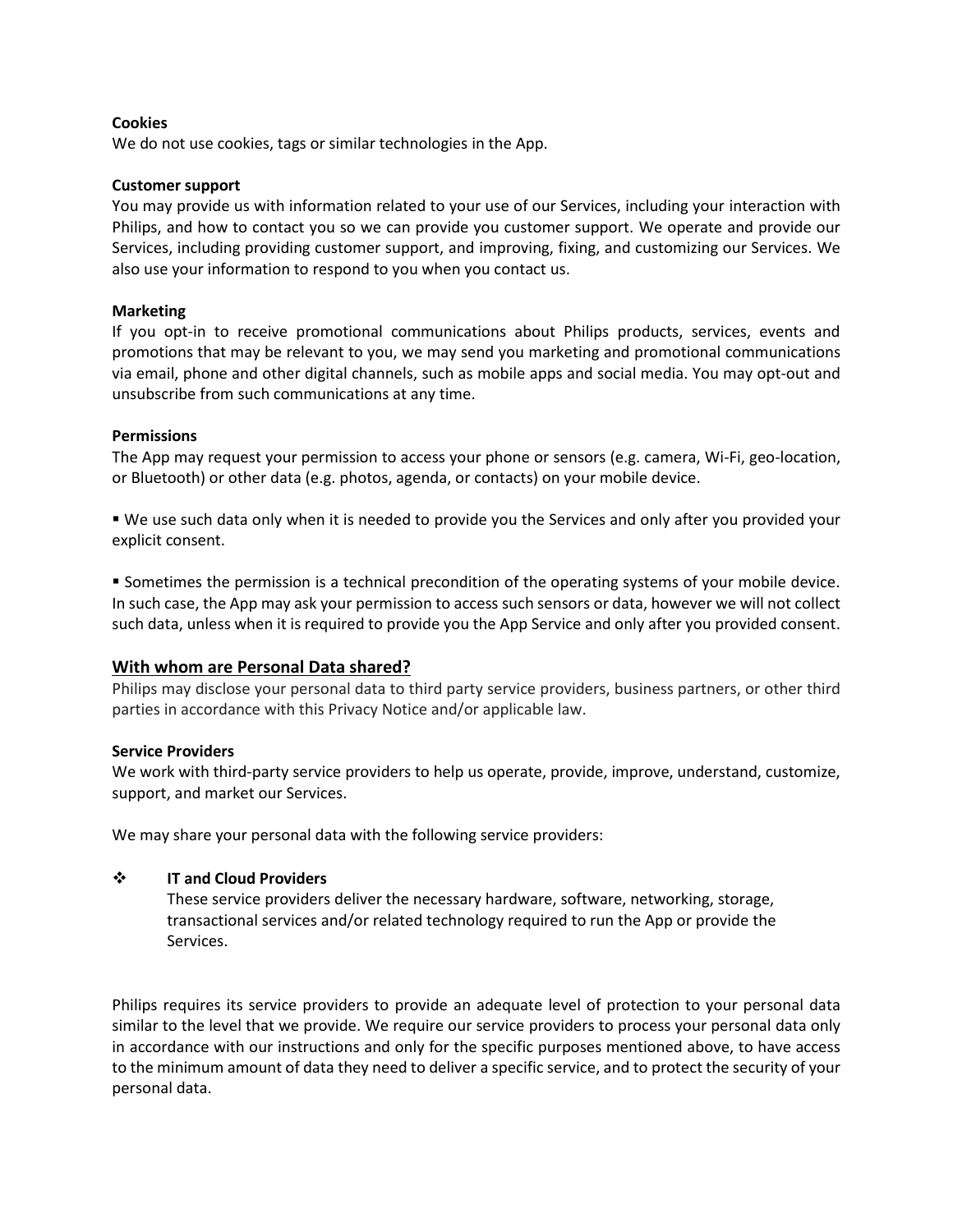#### **Other third parties**

Philips may also work with third parties who process your personal data for their own purposes. Please read their privacy notices carefully as they inform about their privacy practices, including, what type of personal data they collect, how they use, process and protect them.

If Philips shares personal data with a third party that uses your personal data for their own purposes, Philips will ensure to inform you and/or obtain your consent in accordance with applicable laws before we share your personal data.

Philips sometimes sells a business or a part of a business to another company. Such a transfer of ownership could include the transfer of your personal data directly related to that business, to the purchasing company. All of our rights and obligations under our Privacy Notice are freely assignable by Philips to any of our affiliates, in connection with a merger, acquisition, restructuring, or sale of assets, or by operation of law or otherwise, and we may transfer your personal data to any of our affiliates, successor entities, or new owner.

# **Cross-border transfer**

Your personal data may be stored and processed in any country where we have facilities or in which we engage service providers, and by using the Services you consent to the transfer (if any) of information to countries outside of your country of residence, which may have data protection rules that are different from those of your country. In certain circumstances, courts, law enforcement agencies, regulatory agencies or security authorities in those other countries may be entitled to access your personal data.

If you are located in the EEA, your personal data may be transferred to our affiliates or service providers in non-EEA countries that are recognized by the European Commission as providing an adequate level of data protection according to EEA standards (the full list of these countries is available [here](http://ec.europa.eu/justice/data-protection/international-transfers/adequacy/index_en.htm) [http://ec.europa.eu/justice/data-protection/international-transfers/adequacy/index\_en.htm]. For transfers from the EEA to countries not considered adequate by the European Commission, such as United States, we have put in place adequate measures, such as our [Binding Corporate Rules for Customer,](https://www.philips.com/c-dam/corporate/privacy/philips-privacy-rules-csb-data.pdf)  [Supplier and Business Partner Data](https://www.philips.com/c-dam/corporate/privacy/philips-privacy-rules-csb-data.pdf) and/or standard contractual clauses adopted by the European Commission to protect your Personal Data. You may obtain a copy of these measures by following the link above or by contactin[g privacy@philips.com.](mailto:privacy@philips.com)

## **How long do we keep your data?**

We will retain your personal data for as long as needed or permitted in light of the purpose(s) for which the data is collected. The criteria we use to determine our retention periods include: (i) the length of time you use the App and Services; (ii) whether there is a legal obligation to which we are subject; or (iii) whether retention is advisable in light of our legal position (such as in regard to applicable statutes of limitations, litigation or regulatory investigations).

# **Your choices and rights**

If you would like to submit a request to access, rectify, erase, restrict or object to the processing of personal data that you have previously provided to us, or if you would like to submit a request to receive an electronic copy of your personal data for purposes of transmitting it to another company (to the extent this right to data portability is provided to you by applicable law), you may [contact](https://www.philips.com/c-e/questions-and-feedback.html) us at contact form. We will respond to your request consistent with applicable law.